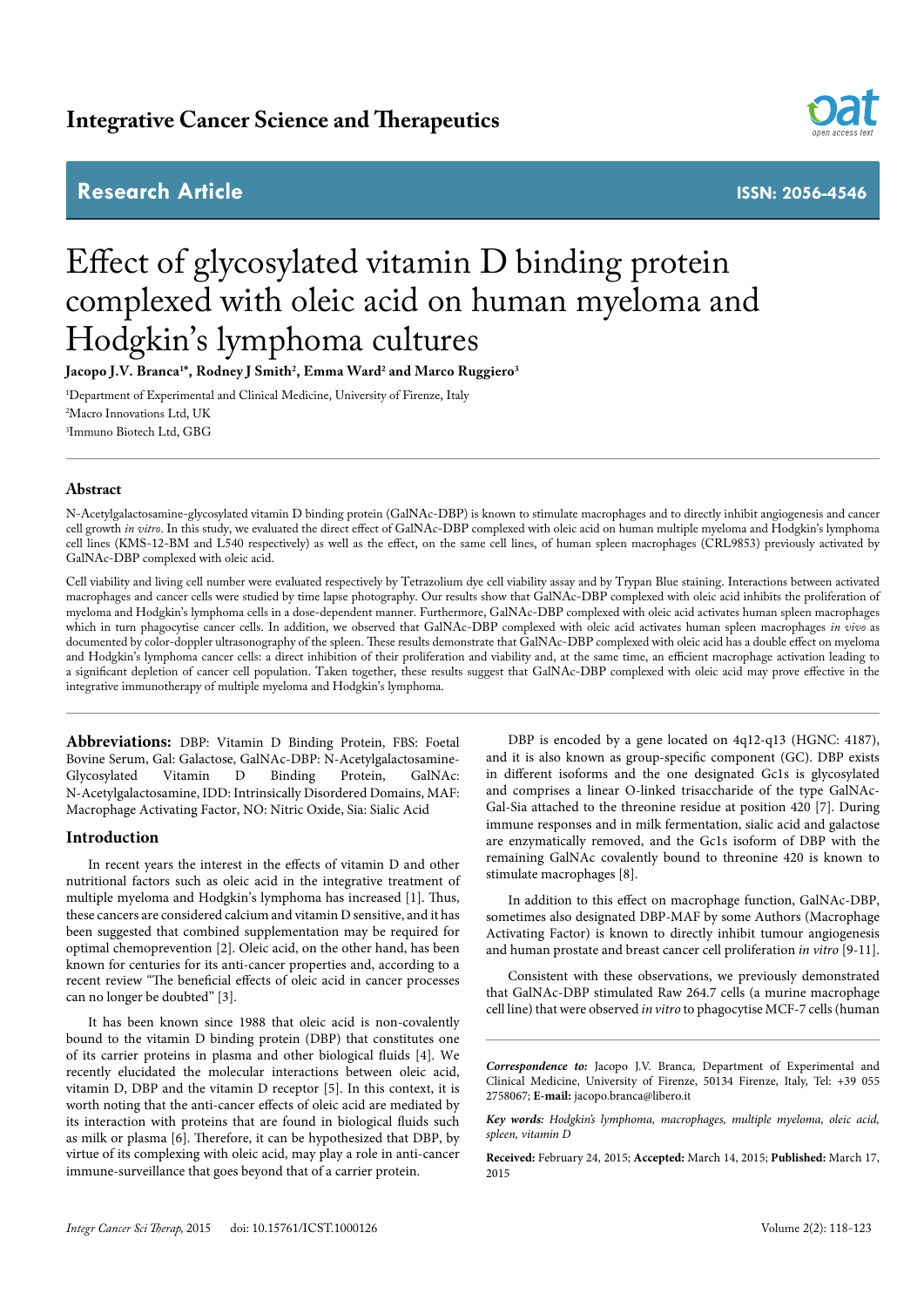breast carcinoma cells) [5]. In those studies, however, GalNAc-DBP was used as an isolated, purified protein that is non-complexed with oleic acid as it occurs in physiological conditions. In addition, those results were obtained in a co-culture of activated murine macrophages and human breast cancer cells, and thus they could not be directly extrapolated to the conditions occurring in human neoplasia.

Therefore, we decided to study the effects of GalNAc-DBP complexed with oleic acid on human multiple myeloma (KMS-12- BM) and Hodgkin's lymphoma (L540) cells as well as the effect, on the same cell lines, of human spleen macrophages (CRL9853) previously activated by GalNAc-DBP complexed with oleic acid.

We also studied the activation of spleen macrophages *in vivo* taking advantage of the recently published observation that macrophages activated by GalNAc-DBP complexed with oleic acid release the vasodilating molecule nitric oxide (NO), thus allowing for direct visualization of increased blood flow in the spleen through colordoppler ultrasonography [12].

# **Materials and methods**

#### **Cell lines**

**KMS-12-BM; L540**: Human multiple myeloma (KMS-12-BM), and human Hodgkin's lymphoma (L540) cell lines were purchased from DSMZ (German Collection of Microorganisms and Cell Cultures, Braunschweig, Germany), and cultured in RPMI 1640 supplemented with 10% FBS and 2 mM L-Glutamine (Life Technologies, Paisley, UK). Cultures were passaged every 3-4 days.

**CRL9853***:* Human spleen macrophage was purchased from ATCC (American Type Culture Collection, Teddington, UK) and routinely cultured in IMDM supplemented with 10% FBS and 2 mM L-Glutamine (Life Technologies, Paisley, UK). Cultures were passaged every 3-4 days. Prior to assay, CRL9853 cells were activated culturing them for 72h in the presence of GalNAc-DBP complexed with oleic acid at a concentration 100 ng/mL in complete medium.

#### **Stimuli**

GalNAc-DBP complexed with oleic acid, commercially available, was prepared at Immuno Biotech Ltd (Guernsey, Channel Island, GBG) with a procedure previously described [12]. A the end of the preparation, GalNAc-DBP complexed with oleic acid was analyzed at Macro Innovations Laboratories (Cambridge, UK) as described in Table 1.

**Table 1.** Summary of Analysis.

### **Cell proliferation assay**

Cell proliferation and viability were evaluated by the reduction of a Tetrazolium salt (WST-8) as an index of cell dehydrogenases' activity. KMS-12-BM and L540 cells were seeded into a 96 wells plate at a density of  $3\times10^4$  cells/well in their appropriate starvation medium (without FBS). After incubation for 24h the cell lines were treated for 24h with the following different concentrations of GalNAc-DBP complexed with oleic acid [8-80-800 pM]. At the end of the treatment, the medium was replaced with 100 µl of fresh starvation medium plus 10 µl of WST-8. The 96 wells plate was incubated for 3h at 37°C and the optical density (O.D.) was directly measured at  $A_{450nm}$  by Multiscan FC photometer (Thermo Scientific, Milano, Italy).

#### **Cell counting – Trypan Blue assay**

To corroborate the results obtained by the cell proliferation and viability assay, a viable cell count was performed. Briefly, KMS-12- BM and L540 cells were plated into 6 wells plate at a density of  $2\times10^{5}$ cells/well in starvation medium. After 24h incubation, cells were treated with GalNAc-DBP complexed with oleic acid at the increasing concentrations [8-80-800 pM] for 24h. At the end of the treatment, a volume of cell suspension was collected and the viable cell number was counted by Trypan Blue staining.

### **Video time-lapse photography**

KMS-12-BM and L540 cells were seeded into a 24 wells plate at a density of  $1\times10^6$  cells/well with a 1 mL volume. The cells were allowed to settle for a minimum of 2h prior to the addition of the CRL9853 macrophages that had been previously activated by GalNAc-DBP complexed with oleic acid. The staging mat was set at a temperature of 37°C and allowed to equilibrate prior to placement of the 24 wells plate (Figure 1).

The activated CRL9853 human spleen macrophages were added to a final concentration of  $5\times10^5$  cells/well in 1 mL. HEPES (Fisher Scientific, Loughborough, UK) was added to each well to provide a final concentration of 25 mM to stabilize the culture pH.

Once activated macrophages and the HEPES were added, the 24 wells plate was observed microscopically and an image selected. An initial frame was taken and a time-lapse film initiated. A frame was taken every 3 min until filming was stopped.

| Test                                                                                    | Specification                                                 | Result                  |
|-----------------------------------------------------------------------------------------|---------------------------------------------------------------|-------------------------|
| <b>Identification of Bulk Product Confirmed by anti-DBP Western Blot</b>                | Pass                                                          | Pass                    |
| <b>Identification of Bulk product by Non-Reduced Silver Stain</b>                       | Presence of 44kDa band                                        | Presence of 44kDa band  |
| <b>Identification of Bulk Product by Non-Reduced Lectin Binding Western Blot</b>        | Detection at 44kDa                                            | Detection at 44kDa      |
| Sterility by Membrane Filtration to meet EU and USP Pharmacopeia                        | No growth observed in samples tested after 14 days incubation | Pass                    |
| <b>Endotoxin on Final Filled Product</b>                                                | < 0.25                                                        | 0.05                    |
| pH of Final Filled Product                                                              | pH 7.0-7.9                                                    | pH 7.4                  |
| <b>Appearance of Final Filled Product</b>                                               | Clear colourless liquid                                       | Clear colourless liquid |
| Human Source Plasma Screened for HbsAG                                                  | Non-Reactive                                                  | Non-Reactive            |
| Human Source Plasma Screened for anti-HCV                                               | Non-Reactive                                                  | Non-Reactive            |
| Human Source Plasma Screened for anti-HBc                                               | Non-Reactive                                                  | Non-Reactive            |
| <b>Human Source Plasma Screened for anti-HIV1</b>                                       | Negative                                                      | Negative                |
| Human Source Plasma Screened for anti-HIV2                                              | Negative                                                      | Negative                |
| <b>Identification of Purified Source Material Confirmed by anti-DBP Western</b><br>Blot | Pass                                                          | Pass                    |
| Purity of Purified Source Material by Coomassie stained Gel (visual)                    | $>95\%$                                                       | $>95\%$                 |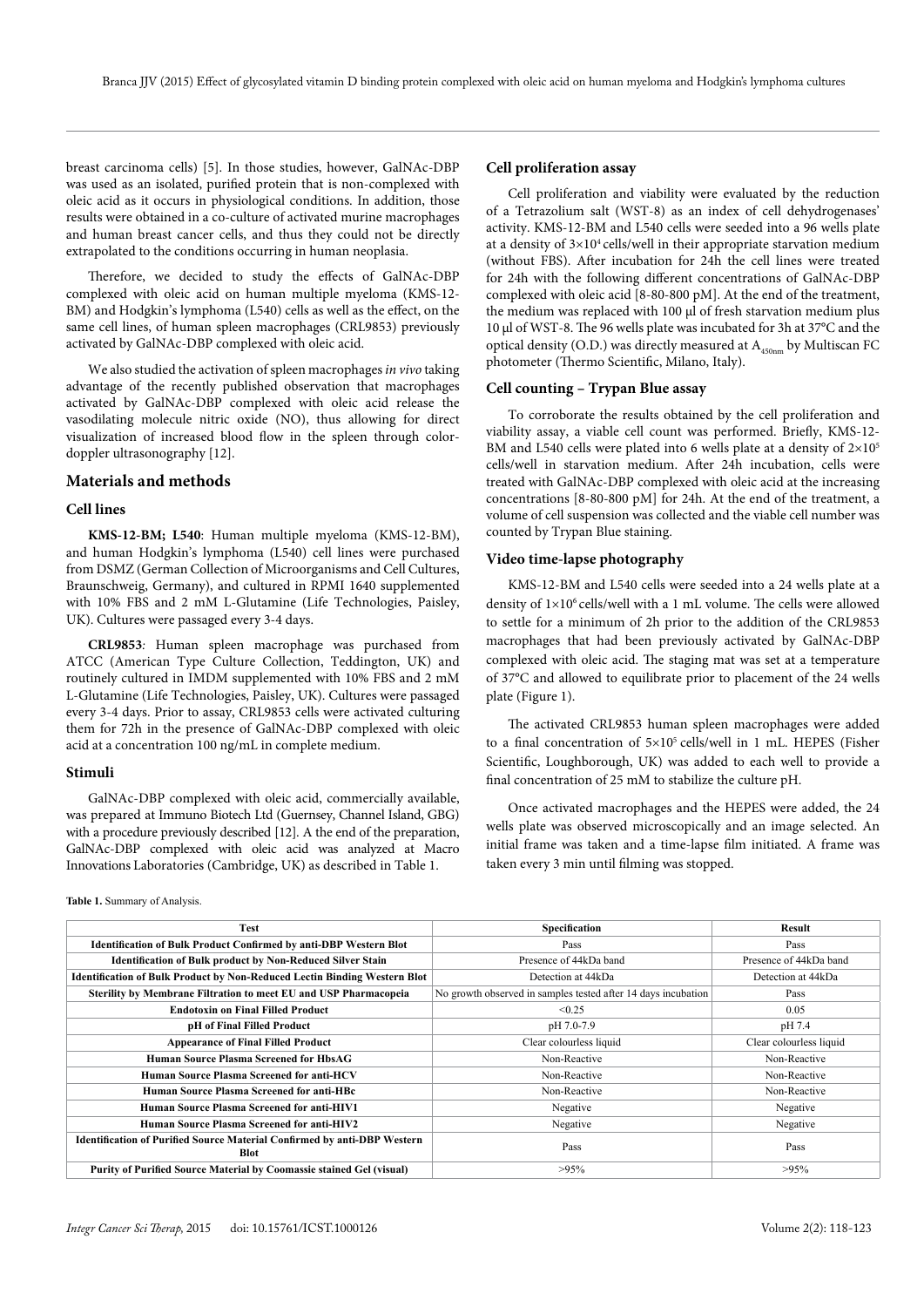



**Figure 2**. KMS-12-BM cell proliferation assay and Trypan Blue viable cell counts. *Panel A*. GalNAc-DBP complexed with oleic acid is abbreviated in GalOA. Results for [8 pM] demonstrate a slight decrease on cell proliferation which becomes significantly greater at [800 pM] indicating a direct effect on cell proliferation. *Panel B*. The decrease in viable cell number as the GalNAc-DBP complexed with oleic acid concentration increases corroborates the observed cell viability assay data. Results are expressed as mean value  $\pm$ S.E.M. for five replicates. (\*p<0.01).

# **Study of the effects of GalNAc-DBP complexed with oleic acid on human spleen macrophages** *in vivo*

Macrophage activation *in vivo* was assessed by monitoring a volunteer's (MR) splenic blood flow before and after administration of GalNAc-DBP complexed with oleic acid. Thus, it is well known that activated macrophages release NO, a compound that causes vasodilatation and seems to be responsible for some of the anti-cancer properties of activated macrophages [13,14]. We studied the splenic blood flow with an ultrasound system (MyLab25Gold, Esaote, Genova, Italy) using the color-doppler technique before and after administration of GalNAc-DBP complexed with oleic acid (440-880 ng dissolved in 5 mL saline).

### **Results**

#### **Cell proliferation assay**

Cell proliferation and viability of KMS-12-BM human multiple myeloma cells (Figure 2), evaluated both by Tetrazolium dye cell assay (Figure 2A) and by Trypan Blue staining (Figure 2B), decreased when the cells were treated with increasing concentrations of GalNAc-DBP complexed with oleic acid. In particular, when cells were treated with GalNAc-DBP complexed with oleic acid [800 pM] a significant reduction (p<0.01) in cell viability was observed in comparison to the untreated control cells.

Qualitatively identical results were obtained with L540 human Hodgkin's lymphoma cells (Figure 3, panels A and B). Inhibition of cell proliferation and viability by GalNAc-DBP complexed with oleic acid was even more pronounced than that observed in human multiple myeloma cells.

#### **Video time-lapse photography**

Figure 4, shows selected frame shots over time of KMS-12-BM cells in the presence of CRL9853 human spleen macrophages that had been previously activated by GalNAc-DBP complexed with oleic acid under the conditions described in "*Materials and Methods*" and shown in Figure 1. Panel A, shows KMS-12-BM suspension culture typical growth pattern. Panel B, shows KMS-12-BM cells 24h post addition of activated macrophages. CRL9853 spleen macrophages cultures appear as large masses of suspension cells and the dense collection of cells can be observed sitting on the KMS-12-BM suspension cells. The activated macrophages are extremely motile under observation and move around clearing the KMS-12-BM cells. During the phagocytosis, smaller dense Figure 1. Video-time lapse photography setting at Macro Innovations Laboratories.<br>
"clusters" of cells break off and scavenge the KMS-12-BM cells quite



**Figure 3**. L540 cell proliferation assay and Trypan Blue viable cell counts.

*Panel A*. GalNAc-DBP complexed with oleic acid is abbreviated in GalOA. Results for [8 pM] demonstrate a slight decrease on cell proliferation which becomes significantly greater at [800 pM] indicating a direct effect on cell proliferation. *Panel B*. The decrease in viable cell number as the GalNAc-DBP complexed with oleic acid concentration increases corroborates the observed cell viability assay data. Results are expressed as mean value  $\pm$ S.E.M. for five replicates. (\*p<0.01).



**Figure 4**. Video time-lapse photography of KMS-12-BM challenged with human spleen macrophages that had been previously activated by GalNAc-DBP complexed with oleic acid.

Selected frame shots over time of KMS-12-BM cells in the presence of CRL9853 human spleen macrophages that had been previously activated by GalNAc-DBP complexed with oleic acid under the conditions described in "*Materials and Methods*". For the interpretation of the images; please see the "*Results*" section.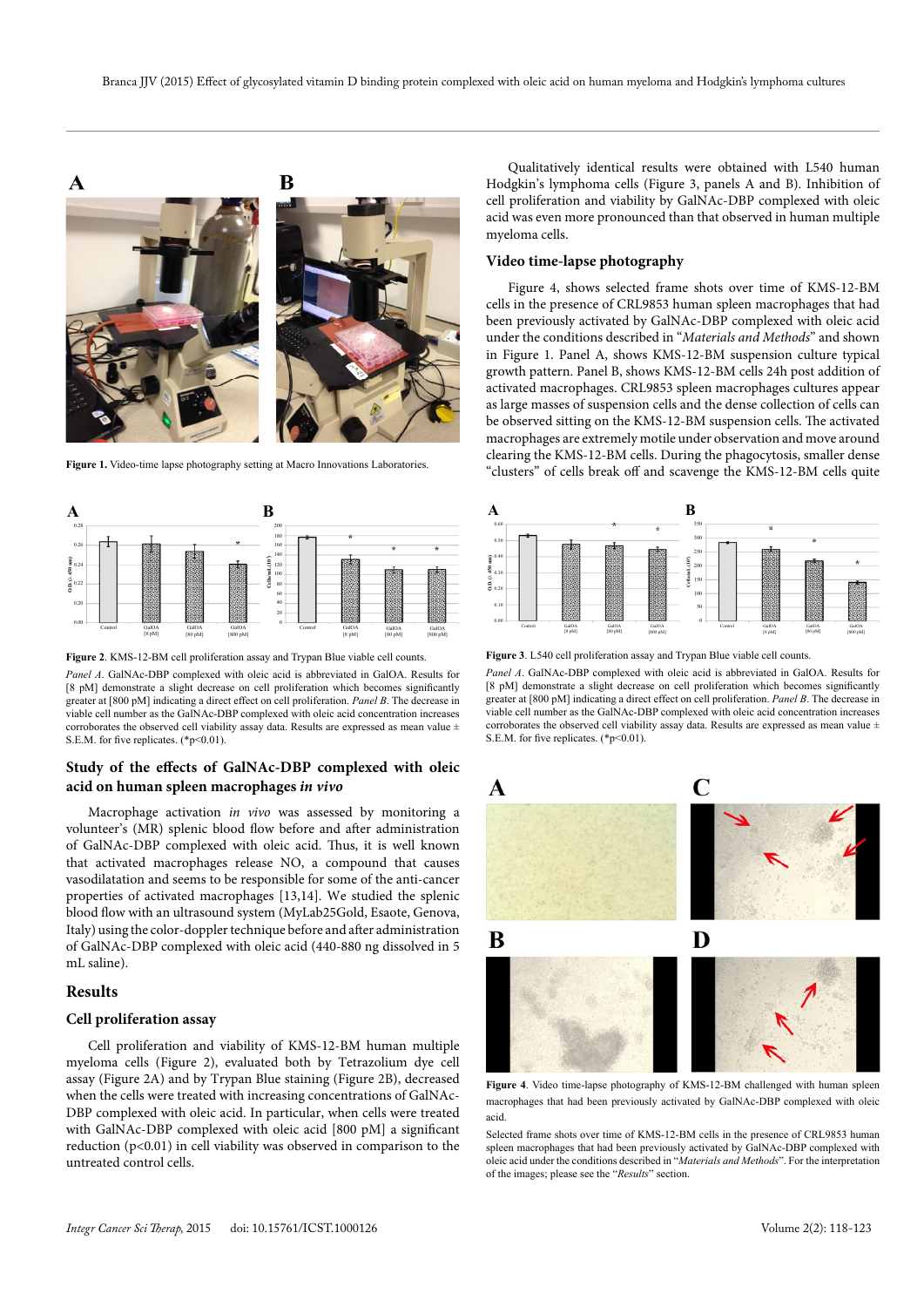rapidly. Panel C, shows KMS-12-BM cells 48h post addition of activated human macrophages. CRL9853 cells now have a few large cell mass "clusters" and many smaller "clusters" as can be observed (red arrows). The number of KMS-12-BM cells has been decreased and the clearance of cells can be easily observed. Finally, panel D, shows KMS-12-BM cells 72h post addition of activated human macrophages CRL9853. Activated CRL9853 cells are still extremely active with the phagocytic activity and are clearing the KMS-12-BM cells from the culture. This image shows the smaller clusters of cells as indicated by the red arrows. The clusters have become smaller and rapid moving seeking out and destroying the remaining KMS-12-BM cells. Qualitatively identical results were obtained with L540 human Hodgkin's lymphoma cells (not shown).

# **Ultrasonography of the spleen and activation of spleen macrophages** *in vivo*

Since the results described above indicate that human spleen macrophages were activated by GalNAc-DBP complexed with oleic acid *in vitro*, we decided to study whether a comparable activation could be observed *in vivo*. To this end, we exploited the fact that activated macrophages release NO [13]. Considering the impressive effects of NO in pre-clinical models of cancer where it slows tumour growth and enhances the efficacy of both chemotherapy and radiotherapy [15], we reasoned that the observation of activation of spleen macrophages *in vivo* could further corroborate the hypothesis of proposing GalNAc-DBP complexed with oleic acid as an integrative immunotherapeutic agent.

Therefore, we opted to study the variation of the splenic blood flow, following the administration of GalNAc-DBP complexed with oleic acid (880 ng, dissolved in 5 mL saline) by nebulisation. According to our hypothesis, GalNAc-DBP complexed with oleic acidwould be absorbed into the bloodstream and it would stimulate the huge amount of macrophages residing in the spleen [16]. Therefore, we would expect a significant release of NO by activated macrophages in this organ, with consequent vasodilation and increase of blood flow that we could measure by color-doppler ultrasonography.

One of us (MR), self-administered GalNAc-DBP complexed with oleic acid (880 ng, dissolved in 5 mL saline) by nebulisation for about 5 min. After that, the subject, who is an expert radiologist, self-examined his spleen with color-doppler ultrasonography.

Figure 5, panels A and B, shows the ultrasonographic appearance of the spleen of the volunteer before nebulisation; morphology, size and ultrasonographic structure appear normal. The splenic blood flow could be appreciated in correspondence of the hilum of the spleen. The mean diameter of the blood vessels at the hilum was 4.4 mm. Figure 5, panels C and D, shows the splenic blood flow 15 min after nebulisation. The vasodilation and the increase in blood flow can be appreciated. The mean diameter of the blood vessels at the hilum was 6.1 mm. Postulating a regular geometry of the blood vessels as if they were perfectly circular, the increase in the section area could be calculated in about 85%. We interpreted this vasodilation and increase in blood flow as a consequence of intra-splenic macrophage activation with the release of NO that in turn was responsible for hilar blood vessel dilation. This effect lasted for, at least, 48h.

### **Discussion**

GalNAc-DBP complexed with oleic acid can be considered a physiologic/natural compound that is produced in mammal plasma



**Figure 5**. Ultrasonographic appearance of the spleen before and after administration of GalNAc-DBP complexed with oleic acid.

*Panel A*: Morphology, size and ultrasonographic structure of the spleen appear normal: splenic blood flow can be appreciated in correspondence of the hilum of the spleen. *Panel B* (magnification): The mean diameter of the blood vessels at the hilum was 4.4 mm. Measurements were taken during the exam using the proprietary application of the ultrasound system. *Panels C and D* (magnification): Splenic blood flow 15 min after nebulization of GalNAc-DBP complexed with oleic acid. The mean diameter of the blood vessels at the hilum was 6.1 mm.

during immune responses [17] and in milk and colostrum during fermentation [18,19]. GalNAc-DBP, as an isolated protein, has been studied in a number of experimental models of diseases, from osteopetrosis [17] to cancer [10] and autism [20].

However, the effects of GalNAc-DBP complexed with oleic acid have never been studied in controlled experimental models. In other words, all the studies on this subject concentrated on the effects of the isolated protein and not on the overall effects of the physiological assembly of the protein with oleic acid. Therefore, in the context of a proposable integrative immunotherapeutic approach, we decided to study the effects of GalNAc-DBP complexed with its natural counterpart that is oleic acid.

In this study, we demonstrate that GalNAc-DBP complexed with oleic acid, stimulated human spleen macrophages, both *in vitro* and *in vivo* although the demonstration of macrophage activation *in vivo* was indirect. The effects of the complex GalNAc-DBP-oleic acid were significantly more pronounced when compared to the effect of GalNAc-DBP alone; oleic acid *per se* did not stimulate human spleen macrophages (not shown).

Human spleen macrophages that had been pre-activated by GalNAc-DBP complexed with oleic acid were able to recognize and phagocytise human cancer cells *i.e.* multiple myeloma and Hodgkin's lymphoma cells.

However, GalNAc-DBP complexed with oleic acid, in addition to this effect involving activation of tumoricidal macrophages, also exerted a direct effect on human myeloma and Hodgkin's lymphoma cells cultures, and it inhibited their proliferation and viability. These results are consistent with those previously reported by Gregory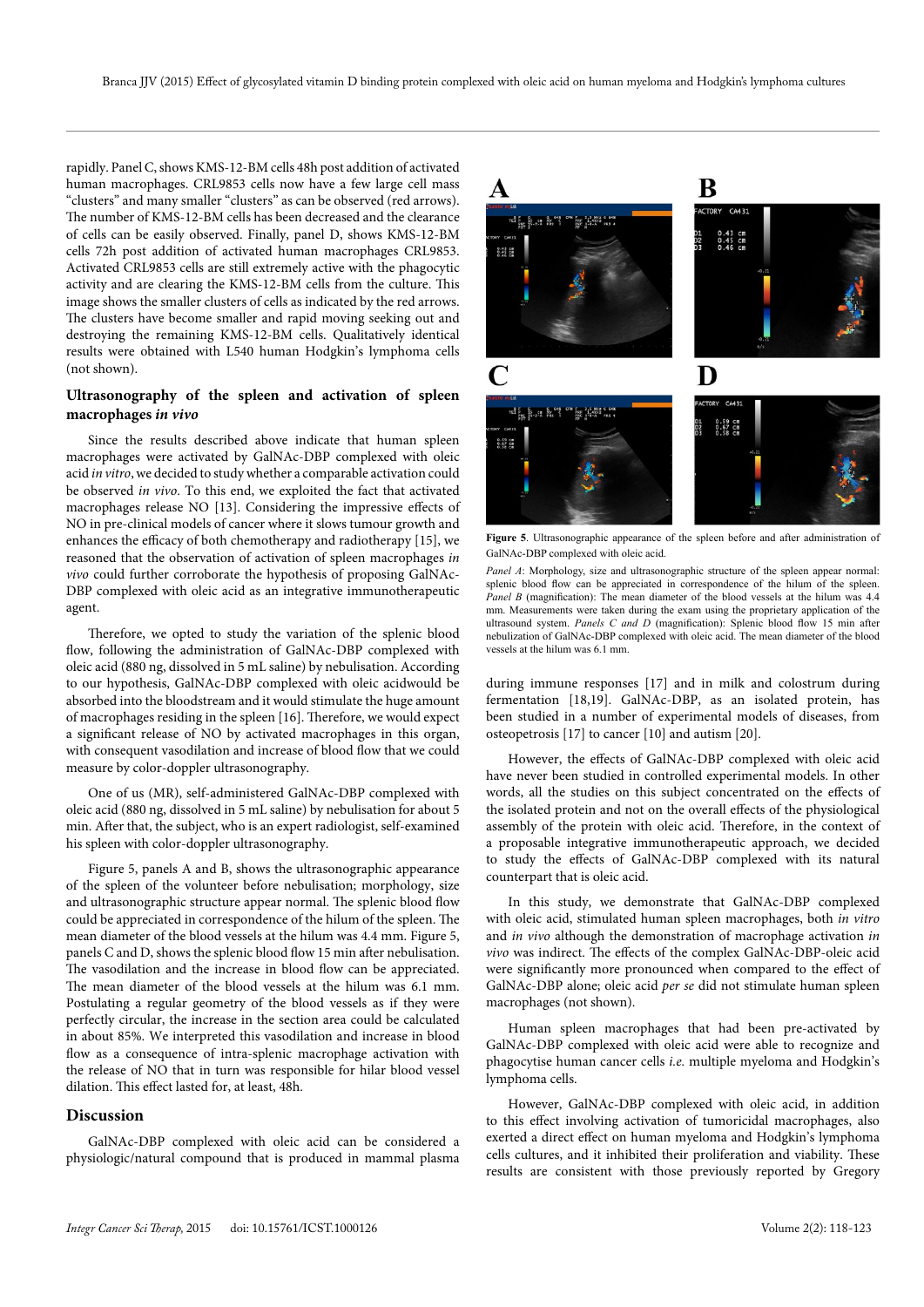*et al*. and by Pacini *et al.* on human prostate and breast cancer cells respectively [10,11].

We hypothesize that the multitude of biological effects exerted by this protein when associated with oleic acid can be explained by the recent discovery of the so-called "Intrinsically Disordered Domains" (IDDs). It is now widely recognized that proteins with IDDs are found in organisms from all kingdoms of life and, in eukaryotes, they perform a wide range of biological functions, including regulation and signaling [21]. These domains lack a fixed or ordered three-dimensional structure and cover a spectrum of states from fully unstructured to partially structured that may include random coils, molten globules, and large multiple domains connected by flexible linkers. Their mobile flexibility and structural instability are encoded by their amino acid sequences [22].

Thus, IDDs are characterized by the presence of hydrophobic amino acids interspersed with positively and negatively charged amino acids. Therefore these domains cannot bury sufficient hydrophobic core to fold like stable globular proteins [23]. However, when a bulky hydrophobic moiety, such as the molecule of oleic acid, binds to a protein region where an IDD is present, the molecular configuration of the IDD changes dramatically together with the specificity of interaction with other target molecules.

Using disorder prediction algorithms based on primary sequence composition, we identified two IDDs in the GalNAc-DBP (Figure 6) and, interestingly, one of these IDD, designated IDD2 because of its position in the amino acid sequence, is in the same region where oleic acid binds. The shallow hydrophobic cleft where oleic acid binds is located between domains II and III, which is between positions 288 and 371, thus encompassing the IDD2 that is located between positions 298-325.

Therefore, we hypothesize that the multifarious effects of this protein, in particular when it is complexed with its natural counterpart that is oleic acid, are due to the presence of this peculiar IDD2 modified



**Figure 6**. Proposed three-dimensional structure of GalNAc-DBP with the two Intrinsically Disordered Domains.

The two Intrinsically Disordered Domains (IDD) are evidenced in blue (IDD1) and in red (IDD2). The characteristics of the amino acids in the sequence of the IDD2 (amino acids 298-325) are depicted in the insert. In yellow, hydrophobic amino acids. In red, negatively charged amino acids. In light blue, lysine, a positively charged amino acid. The shallow hydrophobic cleft where oleic acid binds is indicated by the dotted arrow. The fatty acid binding site is located between domains II and III, which is between positions 288 and 371, thus encompassing the IDD2.

by the non-covalent binding with a hydrophobic molecule such as oleic acid.

This finding could be of particular interest in the context of an integrated immunotherapy of cancer based on molecular structures. For example, one of the major human oncogenes, *myc*, encodes an intrinsically disordered protein that can be bound and inhibited by small molecules through formation of dynamic complexes [21].

Therefore, it can be hypothesized that GalNAc-DBP complexed with oleic acid binds Myc (and/or other products of oncogenes or tumour suppressor genes), thus counteracting the effects of the oncoprotein at the molecular level. The presence of positively and negatively charged amino acids in the proximity of the oleic acid binding renders the molecular complex highly dynamic, thus favouring the interaction with multiple target proteins, such as Myc or p53, that exhibit similar IDDs [24].

### **Conflict of interest**

MR was the external consulting scientific director of Immuno Biotech, Ltd (the company isolating and purifying the N-Acetylgalactosamine-glycosylated vitamin D binding protein and producing the Oleic Acid complexes) until February 2015. However, MR had no prior knowledge of the experimental protocols and he did not participate in the actual planning and execution of the *in vitro*  experiments described in this paper. He participated in the analysis of the results and in the molecular modelling only after the results had been verified and validated by the other Authors as well as in the ultrasonography studies.

#### **References**

- 1. Schwartz GG, Skinner HG (2007) Vitamin D status and cancer: new insights. *Curr Opin Clin Nutr Metab Care* 10: 6-11. [[Crossref\]](http://www.ncbi.nlm.nih.gov/pubmed/17143048)
- 2. Peterlik M, Grant WB, Cross HS (2009) Calcium, vitamin D and cancer. *Anticancer Res* 29: 3687-3698. [\[Crossref](http://www.ncbi.nlm.nih.gov/pubmed/19667166)]
- 3. Carrillo C, Cavia Mdel M, Alonso-Torre SR (2012) Antitumor effect of oleic acid; mechanisms of action: a review. *Nutr Hosp* 27: 1860-1865. [\[Crossref\]](http://www.ncbi.nlm.nih.gov/pubmed/23588432)
- 4. Williams MH, Van Alstyne EL, Galbraith RM (1988) Evidence of a novel association of unsaturated fatty acids with Gc (vitamin D-binding protein). *Biochem Biophys Res Commun* 153: 1019-1024. [[Crossref\]](http://www.ncbi.nlm.nih.gov/pubmed/3134016)
- 5. Thyer L, Ward E, Smith R, Fiore MG, Magherini S, et al. (2013) A novel role for a major component of the vitamin D axis: vitamin D binding protein-derived macrophage activating factor induces human breast cancer cell apoptosis through stimulation of macrophages. *Nutrients* 5: 2577-2589. [\[Crossref\]](http://www.ncbi.nlm.nih.gov/pmc/articles/PMC3738989/)
- 6. Nakamura T, Aizawa T, Kariya R, Okada S, Demura M, et al. (2013) Molecular mechanisms of the cytotoxicity of human α-lactalbumin made lethal to tumor cells (HAMLET) and other protein-oleic acid complexes. *J Biol Chem* 288: 14408-14416. [[Crossref\]](http://www.ncbi.nlm.nih.gov/pubmed/23580643)
- 7. Borges CR, Jarvis JW, Oran PE, Nelson RW (2008) Population studies of Vitamin D Binding Protein microheterogeneity by mass spectrometry lead to characterization of its genotype-dependent O-glycosylation patterns. *J Proteome Res* 7: 4143-4153. [[Crossref\]](http://www.ncbi.nlm.nih.gov/pubmed/18686987)
- 8. Ravnsborg T, Olsen DT, Thysen AH, Christiansen M, Houen G, et al. (2010) The glycosylation and characterization of the candidate Gc macrophage activating factor. *Biochim Biophys Acta* 1804: 909-917. [\[Crossref\]](http://www.ncbi.nlm.nih.gov/pubmed/20079467)
- 9. Kisker O, Onizuka S, Becker CM, Fannon M, Flynn E, et al. (2003) Vitamin D binding protein-macrophage activating factor (DBP-maf) inhibits angiogenesis and tumor growth in mice. *Neoplasia* 5: 32-40. [[Crossref\]](http://www.ncbi.nlm.nih.gov/pubmed/12659668)
- 10. Gregory KJ, Zhao B, Bielenberg DR, Dridi S, Wu J, et al. (2010) Vitamin D binding protein-macrophage activating factor directly inhibits proliferation, migration, and uPAR expression of prostate cancer cells. *PLoS One* 5: e13428. [\[Crossref\]](http://www.ncbi.nlm.nih.gov/pubmed/20976141)